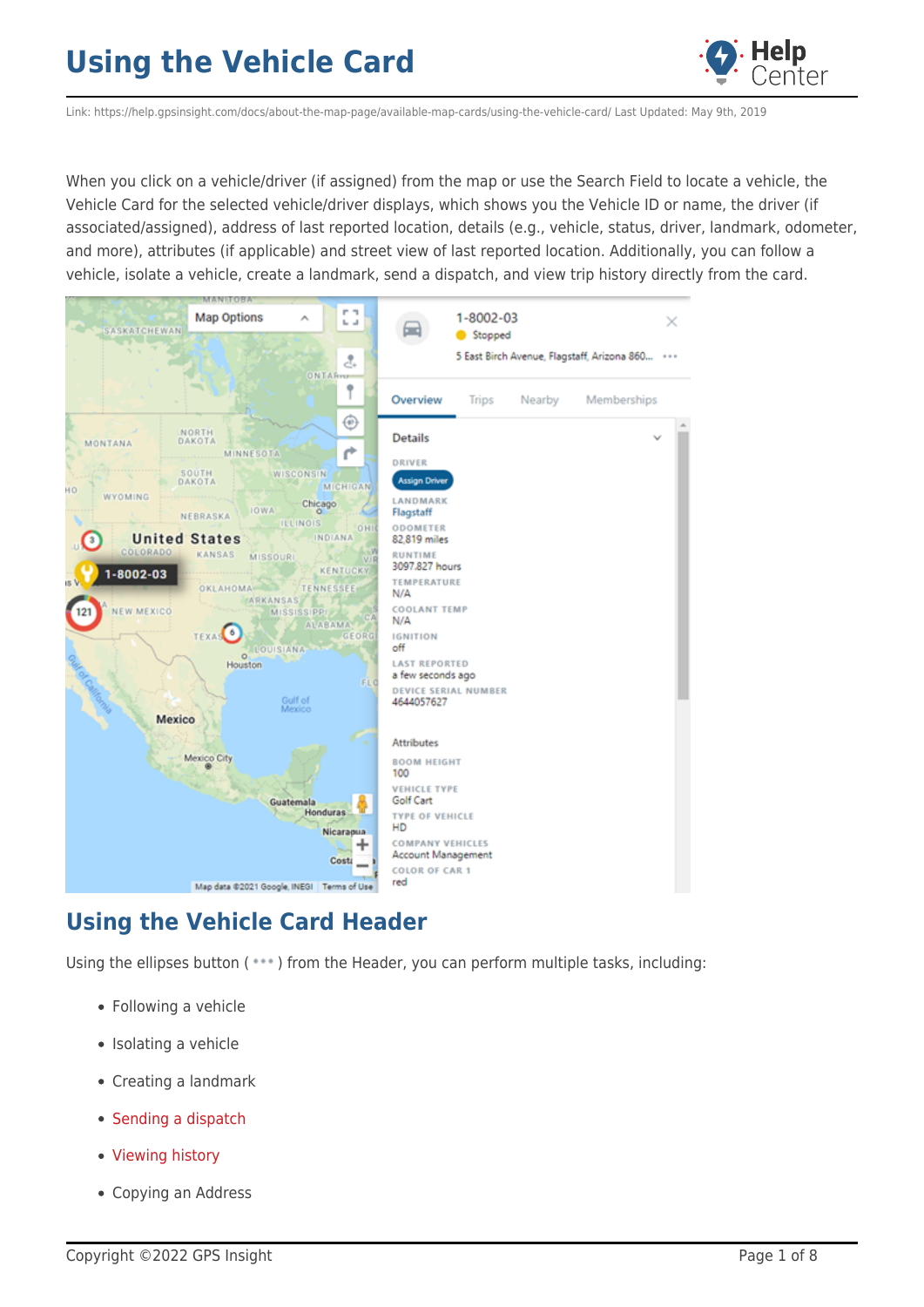

Link: https://help.gpsinsight.com/docs/about-the-map-page/available-map-cards/using-the-vehicle-card/ Last Updated: May 9th, 2019

- Copying Lat/Long
- Open location in Google Maps



### **Using the Vehicle Card Status Bar**

From the Status Bar, you can view a general overview of details pertaining to the selected vehicle, high-level details of the vehicle's last trip, nearby assets and landmarks, and Hierarchy (Enterprise Only)/Group membership(s).



### **Viewing an Overview of Vehicle Details**

The Overview tab of the Vehicle Card Status Bar gives you at-a-glance information about the selected vehicle including: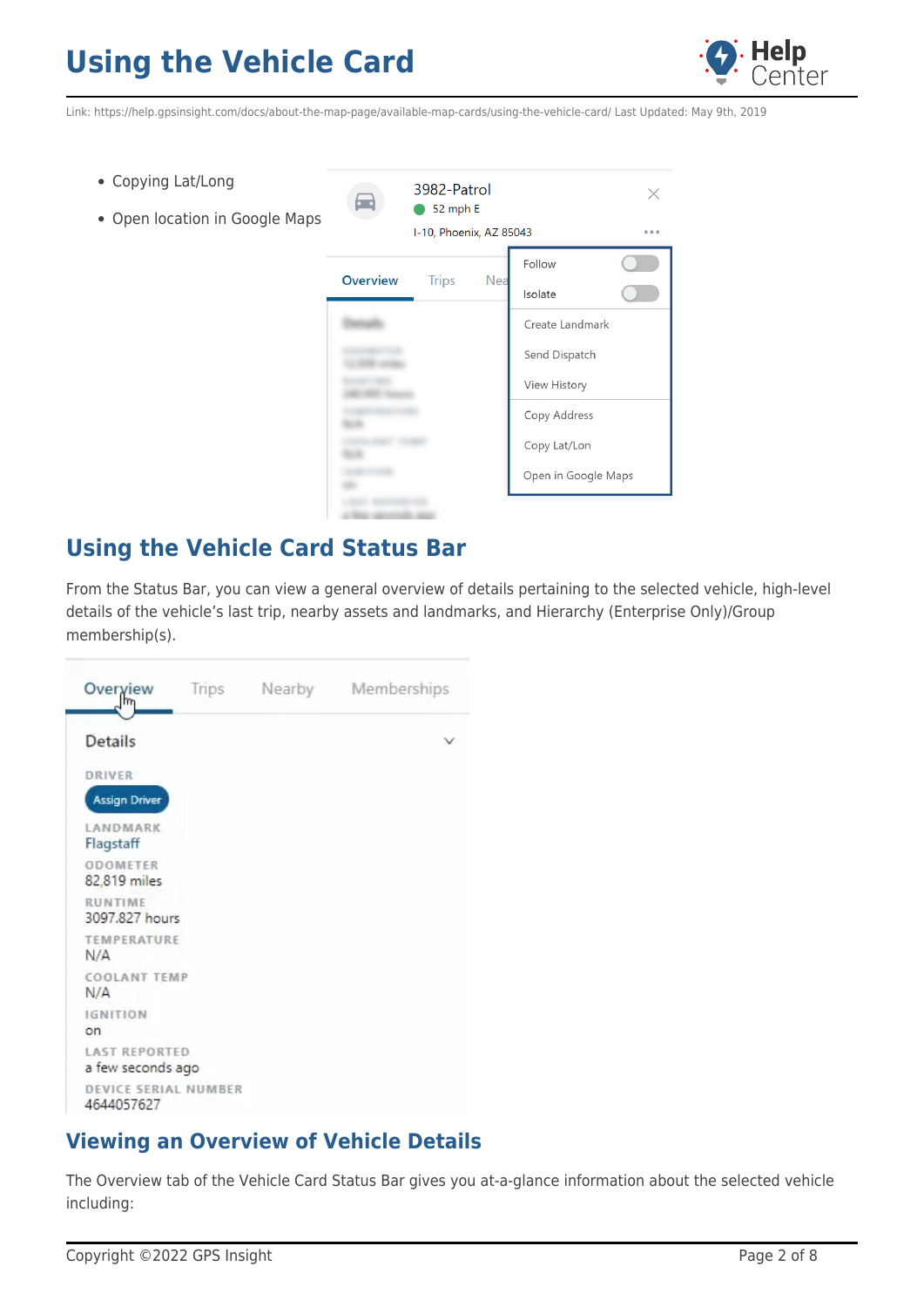

Link: https://help.gpsinsight.com/docs/about-the-map-page/available-map-cards/using-the-vehicle-card/ Last Updated: May 9th, 2019

- Status
- Driver (if assigned)
- Landmark (if applicable)
- Odometer
- Runtime
- Temperature (if applicable)
- Coolant Temp (if applicable)
- Ignition
- Last Reported
- Device Serial Number
- Attributes (if applicable)
- Service (if applicable)
- Street View

 $1 - 8002 - 03$ است ا • 32 mph E 800 West Forest Meadows Street, Flagstaf... Overview Memberships **Trips** Nearby **Details** DRIVER **Assign Driver** LANDMARK **Rhett Test Landmark ODOMETER** 82,835 miles **RUNTIME** 3097.827 hours **TEMPERATURE**  $N/A$ **COOLANT TEMP**  $N/A$ **IGNITION** on **LAST REPORTED** 13 minutes ago **DEVICE SERIAL NUMBER** 4644057627 **Attributes BOOM HEIGHT** 100 **VEHICLE TYPE** Golf Cart **TYPE OF VEHICLE** HD

#### **Street View**

Assigning, Changing, or Removing a Driver

You can assign, change, or remove an assigned driver to a vehicle from the Overview section of the Vehicle Card.

### ▶ How to assign a driver:

1. From the Details section of the Vehicle Card, click **Assign Driver**.

The Assign Driver pop-up window appears.

2. Use the Searchable Select field by typing a driver's name in the field or use drop-down field to scroll down and click on a driver.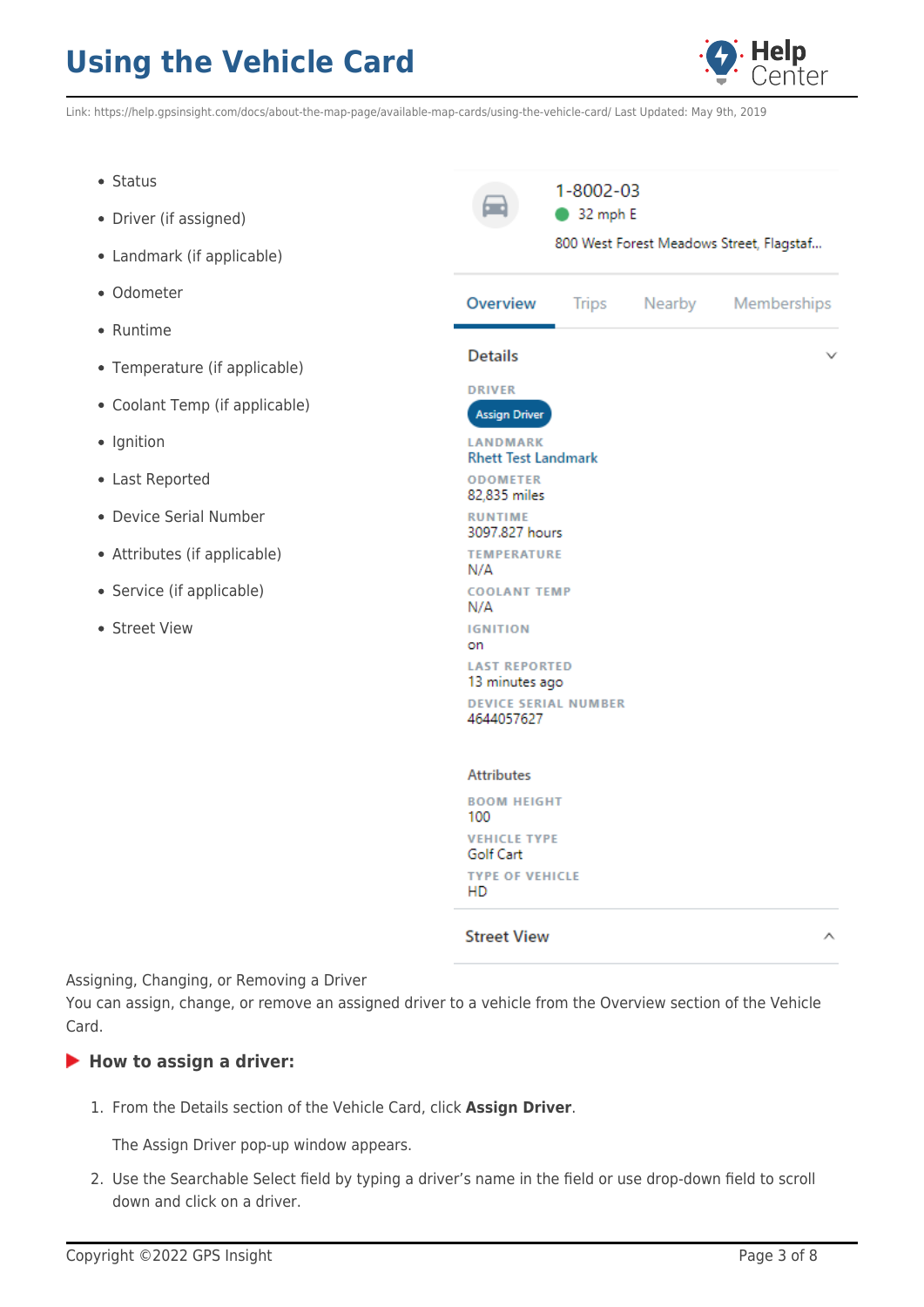

Link: https://help.gpsinsight.com/docs/about-the-map-page/available-map-cards/using-the-vehicle-card/ Last Updated: May 9th, 2019

**Note.** You cannot create a driver within this Searchable Select field. Drivers must be created prior to using the field to appear in the available list of drivers. See [Adding a Driver](https://help.gpsinsight.com/docs/about-drivers/adding-a-driver/) for step-by-step instructions.

#### 3. Click **Assign**.

The driver is assigned to the vehicle.



#### **How to change a driver:**

1. From the Overview section of the Vehicle Card, click **Change** next to the current assigned driver's name.

The Assign Driver pop-up window appears.

2. Use the Searchable Select field by typing a driver's name in the field or use drop-down field to scroll down and click on a driver.

**Note.** You cannot create a driver within this Searchable Select field. Drivers must be created prior to using the field to appear in the available list of drivers. See Adding a Driver for step-by-step instructions.

3. Click **Assign**.

A pop-up asks you: "Are you sure you want to re-assign this vehicle's driver?"

4. Click **Yes, Assign** to proceed with the assignment change.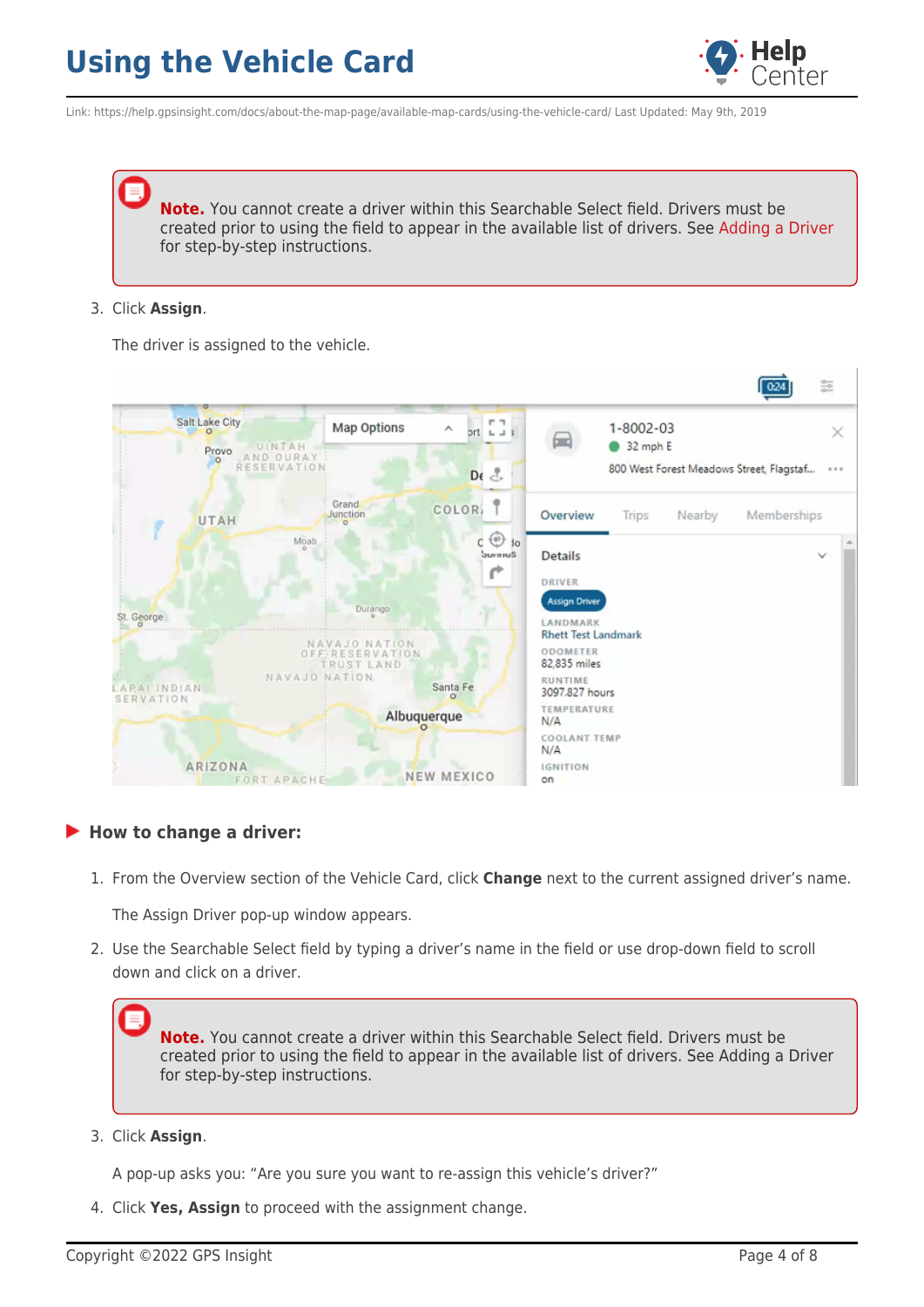

Link: https://help.gpsinsight.com/docs/about-the-map-page/available-map-cards/using-the-vehicle-card/ Last Updated: May 9th, 2019

**Note.** You may cancel the assignment change by clicking **No, Cancel**.

The driver assigned to the vehicle is changed.

#### **How to remove an assigned driver:**

1. From the Overview section of the Vehicle Card, click the Delete/Remove button (**X**) next to the current assigned driver's name.

The assigned driver is removed from the vehicle.

Using the Street View

You can use the Street View to view the vehicle's location on the map for street-level imagery.

#### **How to use the Street View:**

1. From the Street View section of the Vehicle Card, click on the Expand button [\(](https://help.gpsinsight.com/wp-content/uploads/2019/06/Vehicle-Card_Expand-Street-View-Icon.png) $\bigwedge$ ).

The Street View section expands to show the street view of the vehicle's location.

**Street View** 



**Note.** If Street View is unavailable for the location, a message is displayed stating: "Currently unavailable for this location".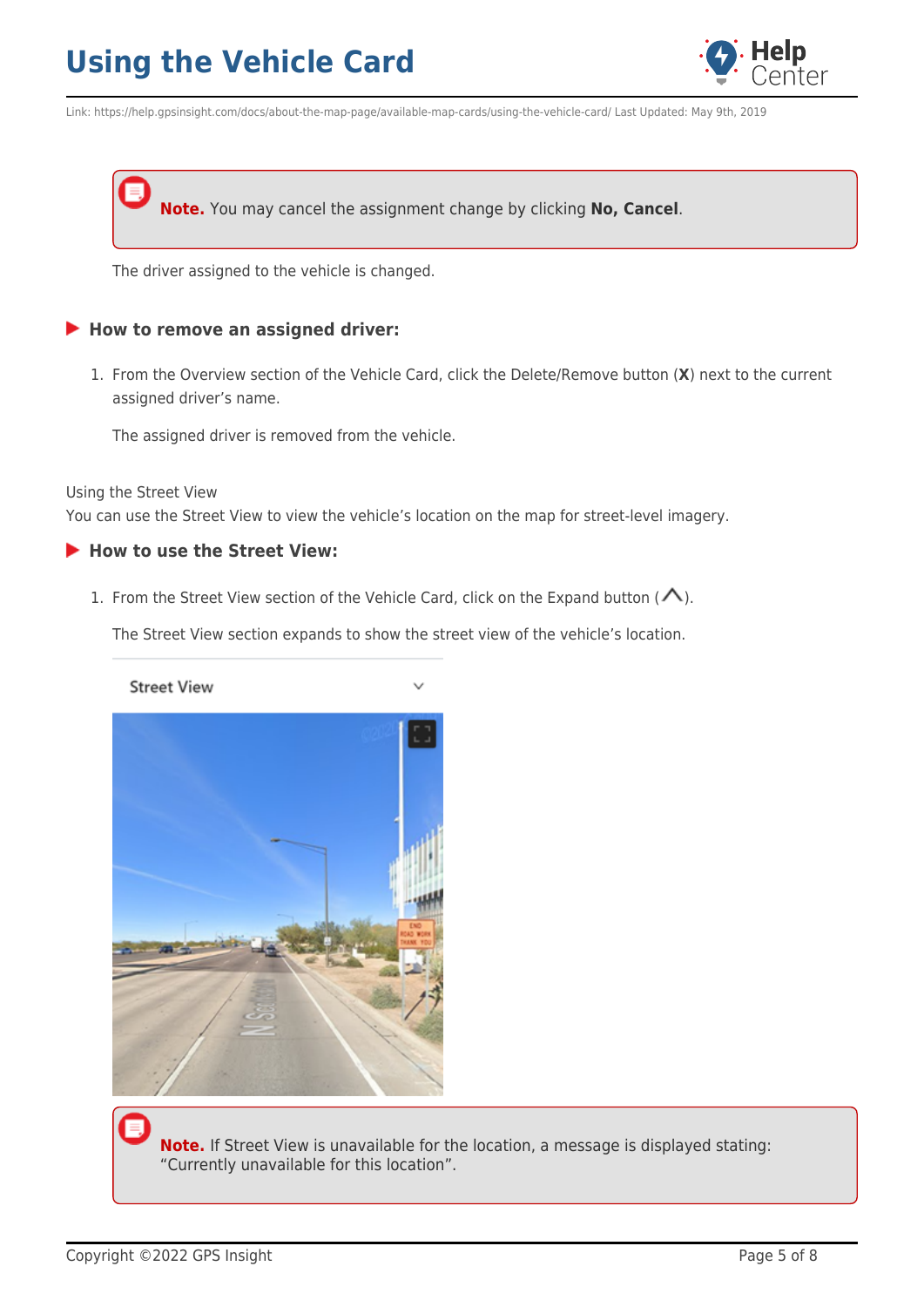

Link: https://help.gpsinsight.com/docs/about-the-map-page/available-map-cards/using-the-vehicle-card/ Last Updated: May 9th, 2019

- 2. To interact with the Street View, click on the screen to move the view up/down the street. To move the view, click and drag on the Street View screen. To zoom in or out, use the trackpad or trackball on your mouse.
- 3. To expand the Street View to Full Screen, click the Toggle fullscreen view button [\(](https://help.gpsinsight.com/wp-content/uploads/2019/06/img_5d0cfe82ea5a4.png)**199**). To exit Full Screen view, press the **Esc** button on your keyboard or click the **Exit full screen view** ( 17[\)](https://help.gpsinsight.com/wp-content/uploads/2019/06/img_5d0cfe9b0f7c2.png).
- 4. To collapse the view, click the Collapse button.

### **Viewing the Most Recent Trip**

You can view the most recent trip for the vehicle selected by clicking on **Trips** from the Status Bar. This option provides you with the most recent trip start (date and time), duration, average speed, distance traveled, and a 2D-map view with the trip's beginning and end locations and the vehicle's path identified.

#### Most Recent Trip

TRIP START Jul 14 2020 2:27PM

DURATION 31min

**AVERAGE SPEED** 47 mph

DISTANCE 24 miles

View full trip history



### **Using the Nearby Lists**

Nearby lists offer sorted lists of nearby assets and landmarks closest to the selected vehicle displaying by closest to farthest in miles. You may click on any of the listed assets/landmarks to view the corresponding Vehicle/Landmark Card.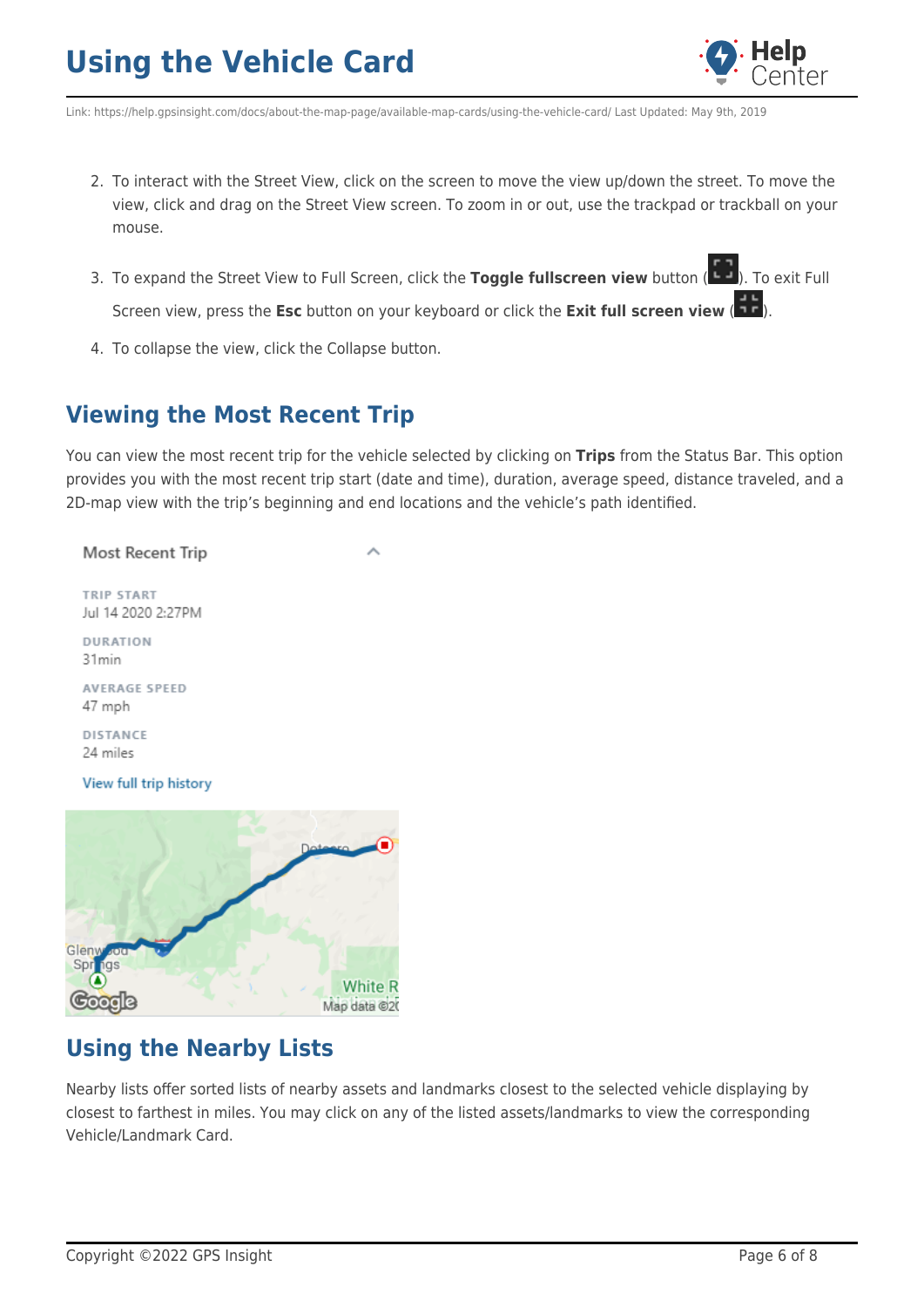

Link: https://help.gpsinsight.com/docs/about-the-map-page/available-map-cards/using-the-vehicle-card/ Last Updated: May 9th, 2019

| Overview                                                                            | <b>Trips</b> | Nearby   | Membe      |
|-------------------------------------------------------------------------------------|--------------|----------|------------|
| <b>Nearby</b>                                                                       |              |          |            |
| <b>Asset</b>                                                                        |              | Landmark |            |
| Radius (mi) <sup>O</sup><br>25<br>$\sqrt{}$<br>Only show filtered assets            |              |          |            |
| <b>NAME</b>                                                                         |              |          | DISTANCE Y |
| $\blacksquare$<br>8005-Temp 4A<br>(no driver assigned)<br>Last reported 21 days ago |              | 0.1 mi.  |            |
| ■ 8021-01<br>Sean Hogan<br>• 57 mph                                                 |              |          | 5.6 mi.    |
| ⊟<br>8021-02<br>(no driver assigned)<br>Stopped 2 hrs, 36 min                       |              |          | 6.0 mi.    |

**Note.** This list can be especially useful if you are looking to dispatch one asset to another and would like to dispatch the closest appropriate asset possible. To do so, use the Send Dispatch function on the Vehicle Card and enter in the asset's Vehicle ID for "Location to Send" and the closest appropriate asset's Vehicle ID for "Send this location to the following recipient(s)" or vice versa, depending on your need. See the instructions under **Sending a Dispatch** for additional information.